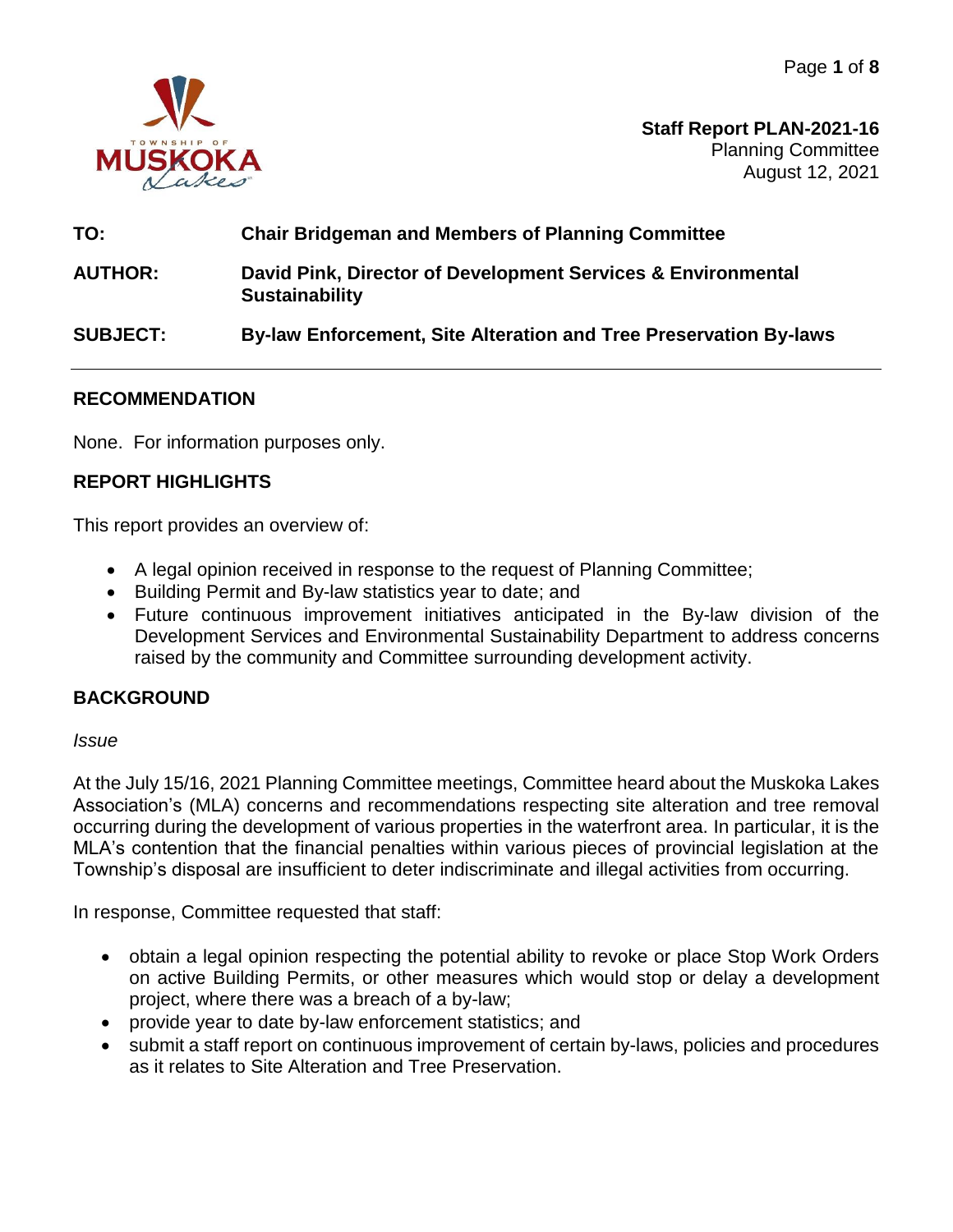# **ANALYSIS**

Building Code Act

Building Permit Issuance, Revocation and Stop Work Orders

Staff are now in receipt of the requested legal opinion and the Township's solicitor identifies that the issuance of a Building Permit can only be refused if the application does not comply with the Building Code Act, or applicable law identified therein, or the Ontario Building Code. While a Zoning By-law and a Site Plan Control By-law are listed as applicable law under the Building Code Act, Tree Preservation and Site Alteration By-laws are not.

Further, once a building permit has been issued, the Chief Building Official does not have the authority to issue a Stop Work Order unless there is non-compliance with an Order to Comply, stemming from a contravention of the Building Code Act or Ontario Building Code (i.e. compliance with Code Standards, or the approved plans forming part of the issued permit).

In regards to the authority to revoke a Building Permit, the Township's solicitor notes that the Building Code Act enables this action to be taken if the permit was "issued on mistaken, false or incorrect information" or if it "was issued in error".

In view of the prescriptive nature of the Building Code Act, it is clear that the building permit process can not legally be used to trigger a stop or delay to a development project if there is a violation of the Site Alteration or Tree Preservation By-laws.

#### Applicable Law

As noted, a Site Plan Control By-law is applicable law for the purposes of issuing a Building Permit. However, it is understood that this By-law simply identifies which properties and classes of development are required to enter into an agreement prior to the issuance of a Building Permit. As a result, the only circumstance when a permit may not be issued is if an agreement has not been executed. If there was a breach of the agreement (i.e. tree removal or site alteration outside of identified envelopes on the site plan), the first legal course of action, acting reasonably, would be to enforce the site plan agreement itself. If a landowner does not cooperate, the Township could revoke the site plan approval, which could trigger a corresponding revocation of the Building Permit. However, this would be short sighted, as this is typically the primary implementation tool in place that could be used to ensure the site and any remedial works are completed to the Township's satisfaction in such a situation.

Township Statistics

Building Permits

As of the end of June 2021, the Development Services team issued 564 Building Permits. In comparison, at the same point in 2020 and 2019, a total of 421 and 506 Building Permits were issued, respectively.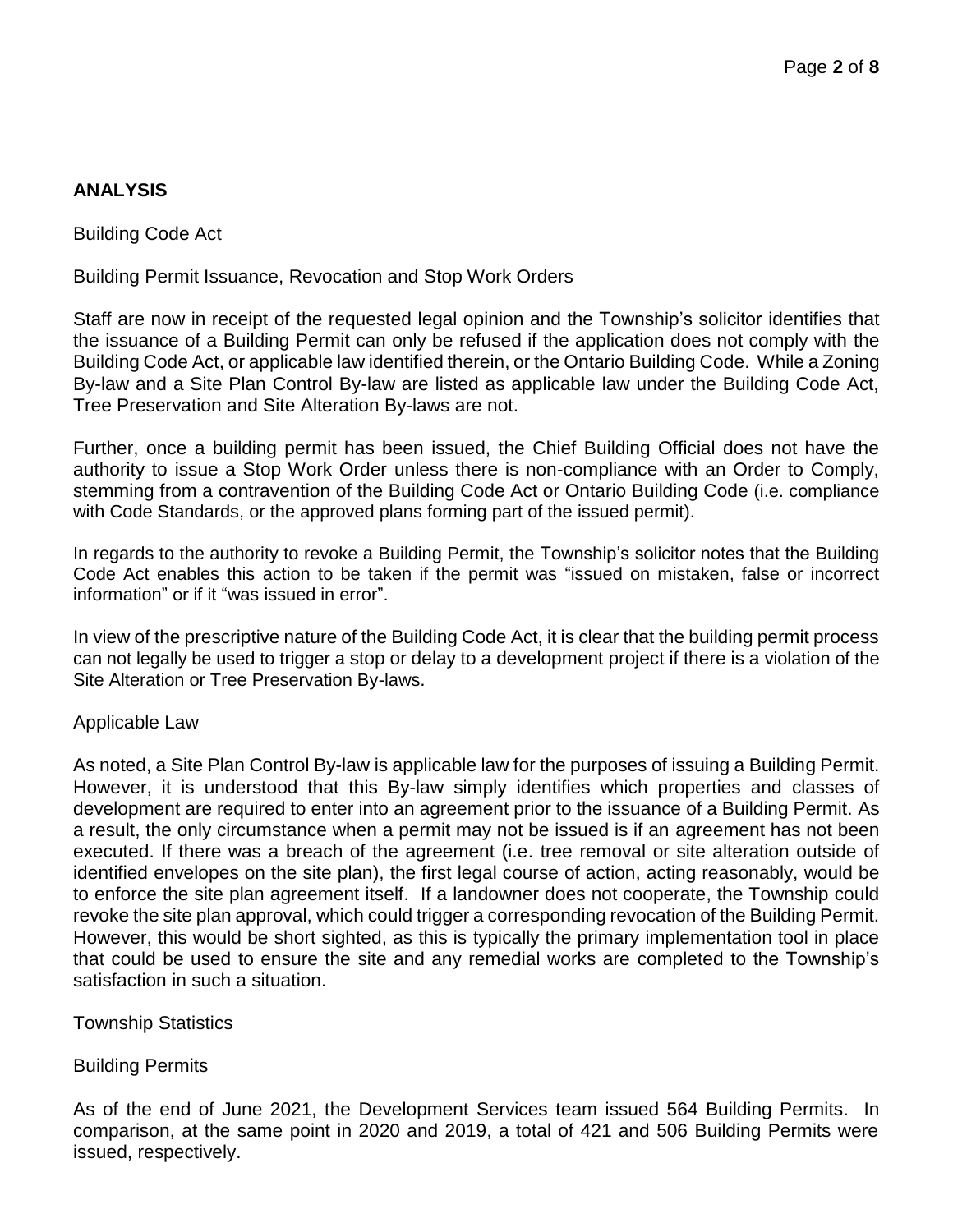## By-law Compliance

Knowing that even one contravention can significantly disrupt the natural environment or water quality, the goal of the municipality is to achieve full compliance with all by-laws. That said, controlling the actions or behaviour of every individual across the number of properties within the large geography of the Township is not overly feasible or practical. As a result, it is unrealistic to expect that all by-law infractions can be prevented.

Table 1 provides a breakdown of the number of by-law complaints by statute that the By-law division has received to date. It also identifies which complaints have resulted in a file being created and whether there was in fact a contravention found. The number of complaints are further broken down into categories of "Infraction Found" or "No Infraction Found", based on staff's investigations.

| <b>By-Law/Statute</b>     | <b>Complaints</b> | <b>Infraction Found</b> | <b>No Infraction</b> |
|---------------------------|-------------------|-------------------------|----------------------|
| <b>Dark Sky</b>           | 8                 | 4                       | 4                    |
| Zoning                    | 17                | 7                       | 10                   |
| <b>Parks</b>              | 1                 | 1                       | 0                    |
| <b>Site Alteration</b>    | 23                | 14                      | 9                    |
| <b>Noise</b>              | 21                | 17                      | 4                    |
| <b>Dog Control</b>        | 23                | 23                      | 0                    |
| <b>Site Plan</b>          |                   | $\overline{0}$          |                      |
| <b>COVID</b>              | 8                 | $\overline{4}$          | 4                    |
| <b>Parking</b>            | 9                 | 5                       | 4                    |
| <b>Property Standards</b> | 5                 | 5                       | 0                    |
| <b>Tree Preservation</b>  | 13                | $\overline{2}$          | 11                   |
| <b>Docks and Ramps</b>    | 10                | 8                       | 2                    |
| <b>Signs</b>              |                   |                         | $\Omega$             |
| <b>Firearms</b>           | 1                 | $\overline{0}$          |                      |
| <b>Business Licensing</b> | $\overline{2}$    | $\overline{2}$          | $\overline{0}$       |
| <b>Public Lands</b>       | 3                 | 3                       | $\overline{0}$       |
| <b>Other</b>              | 15                | 6                       | 9                    |
| <b>TOTAL</b>              | 161               | 102                     | 59                   |

Table 1: 2021 By-law Complaints

To date in 2021, there have been a total of 32 charges laid to 16 individuals. Most of these charges are by way of a summons to court (Part 3), with only 5 Part I charges being laid. There are also additional charges being prepared by staff resulting from other investigations that have not yet been sworn by a Justice of the Peace.

While the number of complaints received (as documented in Table 1) may not capture every contravention of a municipal by-law in the community, these statistics do provide a reasonable representation of best available information of compliance rates. While staff recognize that there have been a small number of significant site alteration infractions this year that have galvanized waterfront community concerns, the statistics show that out of the 564 Building Permits issued, 16 Site Alteration, Tree Preservation and Site Plan Agreement infractions were found. This translates to a compliance rate of 97% in the community, which appears to be very good.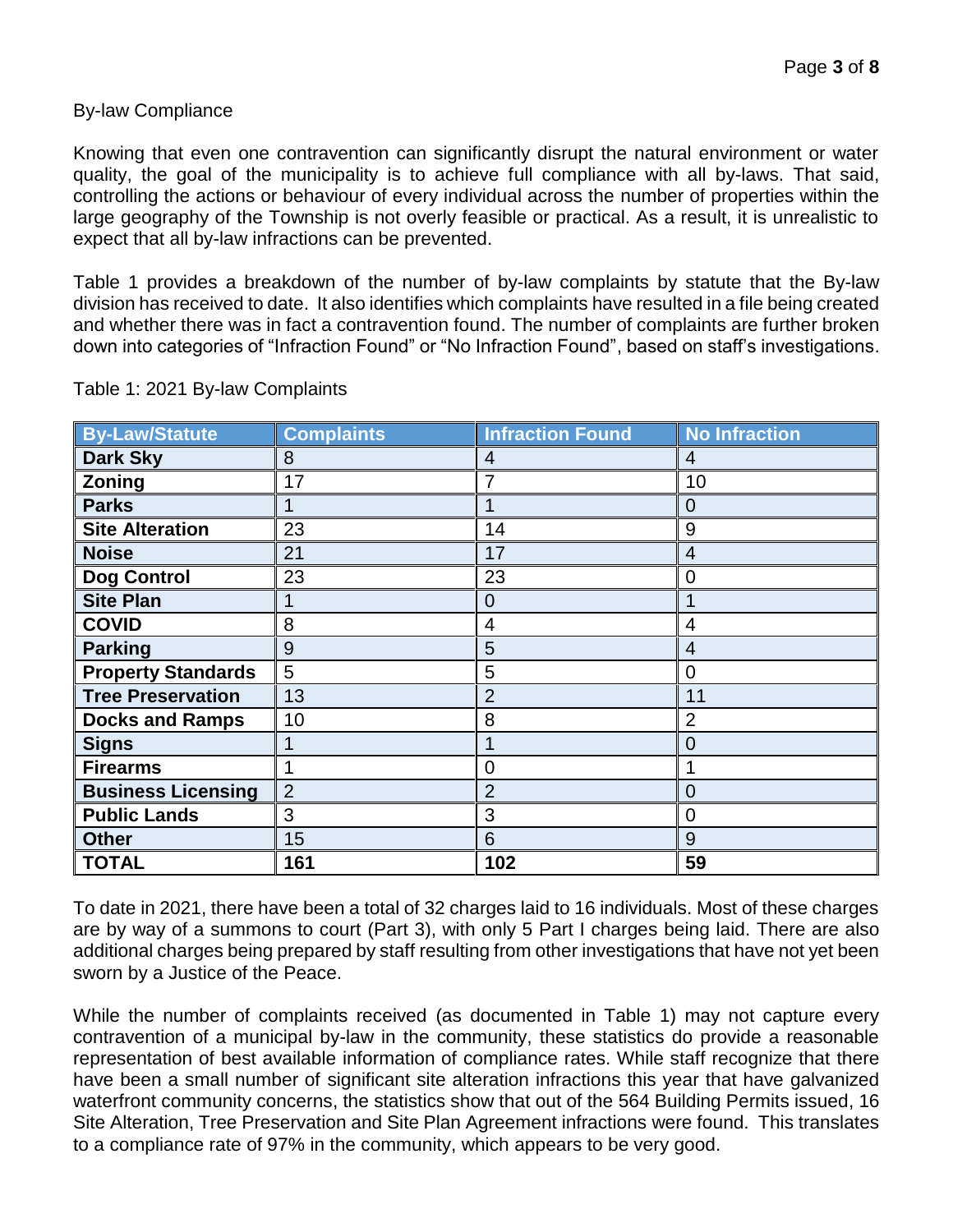## Waterfront Character

At the core of the concerns about waterfront development is a shared desire to protect waterfront character. The notion of character in the waterfront and other areas (rural, community, etc.) in the Township refers to the essence which defines that area and provides a sense of identity.

Character is established over time and is rooted in the following:

- physical setting and landscape characteristics including the unique confluence of water, rocks and trees and scenic landscapes;
- historic development patterns;
- extent and form of development; density, intensity of use and height;
- architecture and design;
- level of services and infrastructure; and
- open space, natural areas and recreational areas and facilities.

The character of the waterfront area stems from its physical setting at the interface of the land and water, and historic water-oriented settlement including cottage and resort development. The specific character of each waterfront area varies as a result of its location, lake or river size, physical and natural attributes and historic development. The varied topography, forested landscape and shorelines, views and panoramas, habitat as well as the access to bodies of water have attracted recreation and leisure oriented settlement, and strongly contribute to the character of the waterfront.

It is important to remember that the character of waterfront areas is not static, but rather it evolves over time, adapting to new circumstances. To ensure that change to the character of an area is incremental over time, rather than fundamental (dramatic and sudden), its important to have appropriate and current planning policies, implementation tools (by-laws and enforcement processes and adequate education and communication. Use of these tools and partnering with community organizations where appropriate, is the best way to ensure all members of the community are aligned in the shared goal of protecting character.

#### Legislative Framework

As previously noted, the development process and environmental protection framework within which the Township works in the waterfront and other areas, has been set by senior levels of government. As can be seen from the above analysis of the Building Code Act, quite often, the pertinent legislation only addresses the issues related to the matter dealt with by the legislation. There are typically no linkages to connect to other pieces of legislation. As noted at the Planning Committee meeting, this limits the tools the Township can use to address, or react/respond to, the site alteration and tree cutting issue.

#### Continuous Improvement

As it relates to revising planning policies, the update of the Township's Official Plan is ongoing and to provide a better ability to guide implementation tools, this project should be completed as expeditiously as possible.

Despite the limitation on the tools that are available to address site alteration and tree cutting, our new By-law Enforcement team has identified several areas where existing by-laws, policies and processes could be improved. These together with new educational efforts are identified in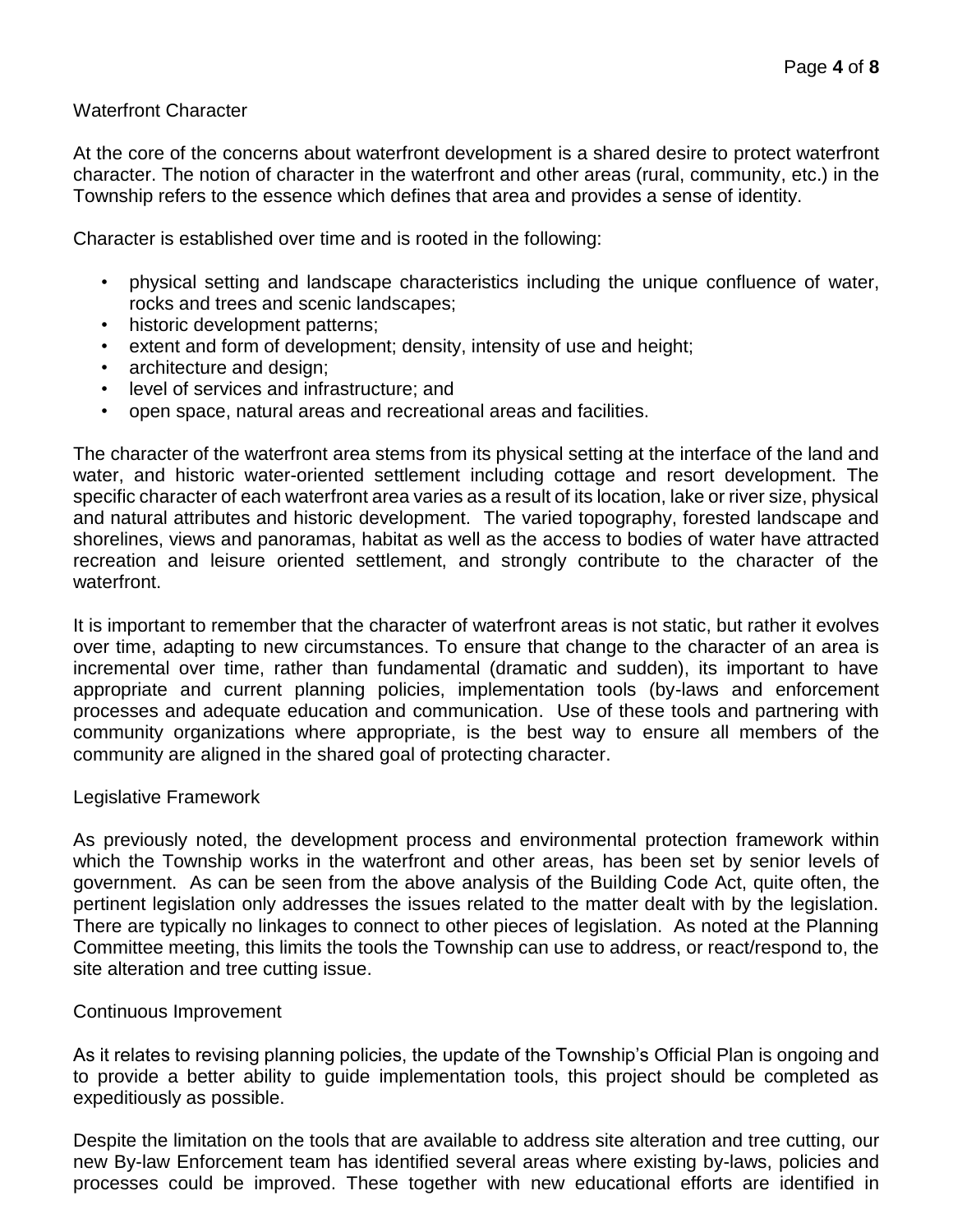Appendix "I". These outlined enhancements are in essence more specific details of the work plan, or phased review of the By-law Enforcement function that Council endorsed in November 2020.

# **ALTERNATIVES**

This report is information only and no alternatives are required, as Council through resolution PLN-7-15/10/20 has already directed a phased review of Township By-laws and the By-law Enforcement function.

# **FINANCIAL IMPLICATIONS**

There are no financial implications as a result of this report, save for the legal opinion received.

# **STRATEGIC PLAN**

#### Goal: Preserve and Protect the Natural and Cultural Environment

*Action:* Continue to preserve and protect the natural features of the Muskoka watershed found within the Township, including water quality

#### Goal: Enhance and Sustain Public Services and Infrastructure

*Action:* Maintain a focus on organizational excellence, accountability, and responsibility, strengthen staff engagement, and support staff with training necessary to effectively deliver services to residents

## **COMMUNICATIONS**

This staff report was distributed to Council and all those registered to receive notification through the meeting agenda electronic notification system, and was published on the Township's website in accordance with the Township's Procedural By-law.

## **ATTACHMENTS**

Appendix "I" – Continuous Improvement

## **PREPARED BY**

 $\overline{a}$ 

David Pink **Director** Development Services & Environmental Sustainability 705-765-3156 x 230 [dpink@muskokalakes.ca](mailto:dpink@muskokalakes.ca)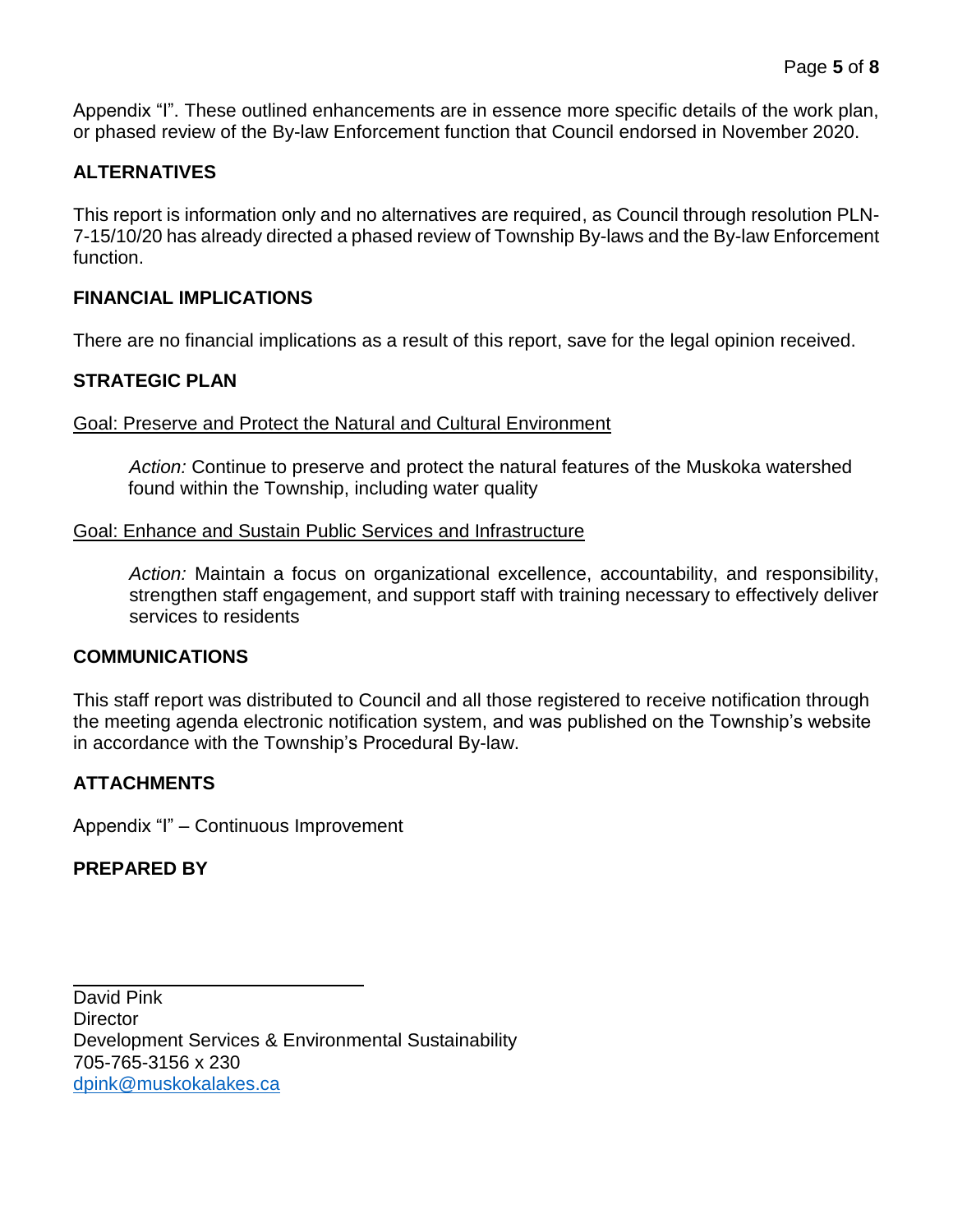#### $\overline{a}$ **CAO Acknowledged**

Derrick Hammond Chief Administrative Officer 705 -765 -3156 x 272 [dhammond@muskokalakes.ca](mailto:dhammond@muskokalakes.ca)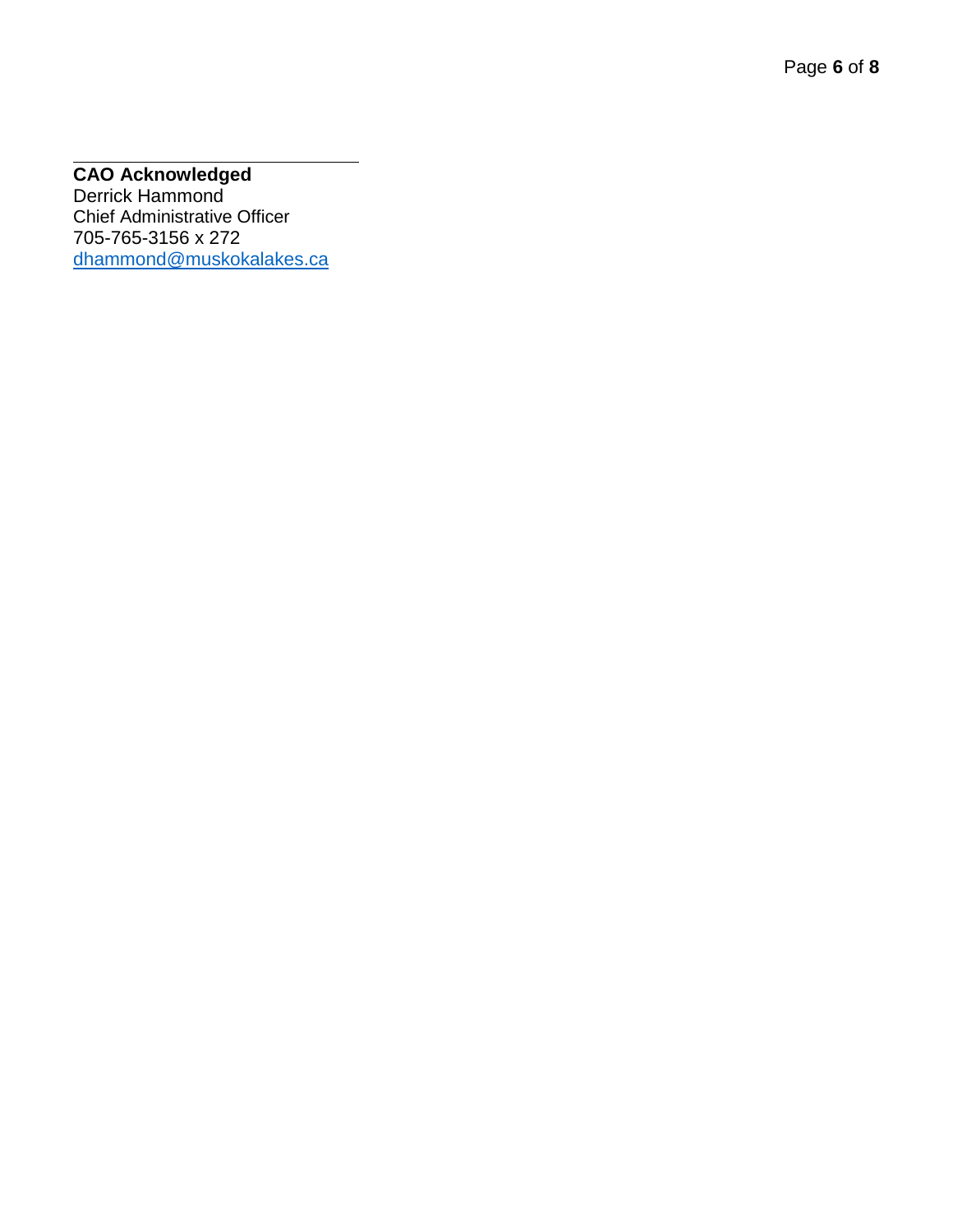# Appendix "I"

# Implementation Tool (By-law etc.) Continuous Improvement Initiatives

#### By-law and Process Updates

A number of By-laws at the Township have not been updated in many years and are in need of review. New municipal by-law staff have begun their review and have a number of ideas which will be brought forward in detail in subsequent reports as time permits. These include:

- Updates to by-laws:
	- $\circ$  Site Alteration By-law potentially increase its area of coverage beyond 200 feet from navigable waterways and lands zoned Environmental Protection (EP1) to cover a greater area of waterfront properties;
	- $\circ$  Tree Preservation By-law expand the area to which it applies, as well as consider amendments to the list of permitted exemptions to eliminate a number of potential loopholes;
	- o Dark Sky By-law general language updates to remove ambiguity so that it reads less like policy, resulting in greater clarity for the public and more successful enforcement
	- o Property Standards By-law has not been updated since 1999 and can be expanded to capture new items under the umbrella of property standards.
- Revise the site plan process Staff had previously prepared a report in February 2020, which outlined a number of measures or enhancements to the process that could be undertaken. While some enhanced measures will require additional resources through the Township budget process, staff have already begun to implement other changes that do not.
- Better address Minor Offences The majority of municipal by-laws do not currently contain language and set fines in accordance with Part I of the Provincial Offences Act, otherwise known as short-form wording, which would allow municipal by-law staff to issue fines (tickets) for minor offences. This would streamline our system, such that the Part III charges (court) process would not need to be used to address such issues. Respecting fine levels or amounts, legislation stipulates that the Ontario Court of Justice must approve the Part 1 fine amounts within the by-law, with the maximum set by the Act at \$1,000. This would be beneficial for, amongst others, by-laws such as Dark Sky, Tree Preservation and Site Alteration. Staff intends to update these by-laws accordingly, as time permits.
- Review fine levels for Major Offences Where more egregious violations of municipal bylaws occur, municipal by-law staff have the ability to commence a proceeding by information, otherwise known as charges under Part III of the Provincial Offences Act. Each municipal by-law must contain an authority in which to enact it, and the applicable piece of legislation (Municipal Act, Planning Act, etc.) outline the maximum permitted penalty the municipality can pursue. While the Township is not likely to be awarded the maximum amounts in the case of a first offence, staff intend to review municipal by-laws over time to ensure the maximum amounts are up to date.
- Create a By-law Enforcement Policy Municipal by-law staff intend to bring forward a Bylaw Enforcement Policy in the coming months for Committee's review and consideration. This document will allow Council to set the level of service for by-law enforcement and be a guiding document for operations of the division. It would also provide clarity on the use of: